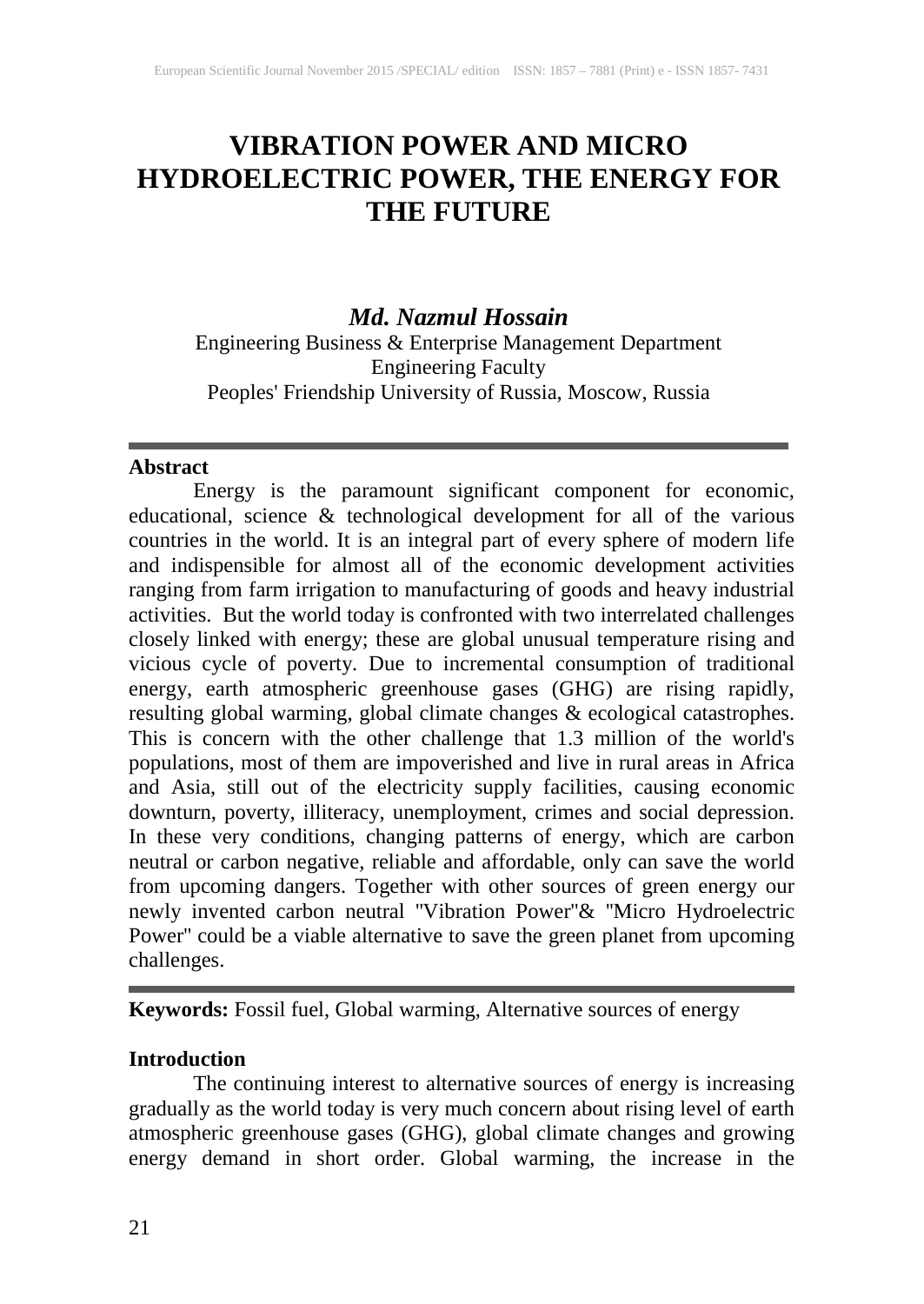temperature of the earth's neon-surface air, is the greatest challenge the world is confronting with and world grave concern for earth's all living creations. It will affect hydrology and biology of earth-everything including economy, eco-system and substances.

This is concern with the other factor that 1.3 billion of the world's total population still out of the electricity supply facilities. Non-accessibility to energy or huge shortage of energy supply in developing countries, mostly in South-East Asian and Sub-Sahara African countries, hindering financial growth, investment opportunities and employment creation and increasing socio-economic depression, poverty & illiteracy rate. The letter undermines and limits their capabilities and their opportunities to secure employments aftermath prolonging and confinement of the poverty circle.

In these circumstances, together with other sources of green energies, our newly invented carbon neutral ''Vibration Power'' & ''Micro Hydroelectric Power'' could be viable alternatives to save the green planet.

# **Energy & Evolution**

Energy is one of the most crucial components for economic, educational, science & technological development and center for all of the development activities. For sustainable development and growth energy is generally and electricity is particularly crucial.

Energy efficiency and effective use of energy are the key components for sustainable development for all countries and all people. To alleviate the poverty & illiteracy, promote human welfare and innovation, foster innovative culture and environment in society and promote living standard, energy is an integral part [Chaurey & Kandpal 2010a].

Virtually all forms of economic activities, whether in urban, periurban or in rural areas, rely on energy. Without meeting the demand of reliable and affordable energy, countries will not be able to reach the Millennium development goal [Hong & Abe 2012; Narula et al., 2012].

In Johannesburg, South Africa, in 2002, at the World Summit for Sustainable Development (WSSD), leaders from around the world emphasis the acute role of energy on alleviating poverty and promoting sustainable development.

Electricity, the most useful form of energy, can extend the working hours and days, increase productivity, improve safety and working condition and draw customer's attention.

Moreover, electricity accessibility can transform commercial activities from manual labor to mechanization & automation forms and promotes quality [Lee et al.2008].

Economic theory suggests that when energy accessibility plays role to minimize the cost of products for companies, companies react with some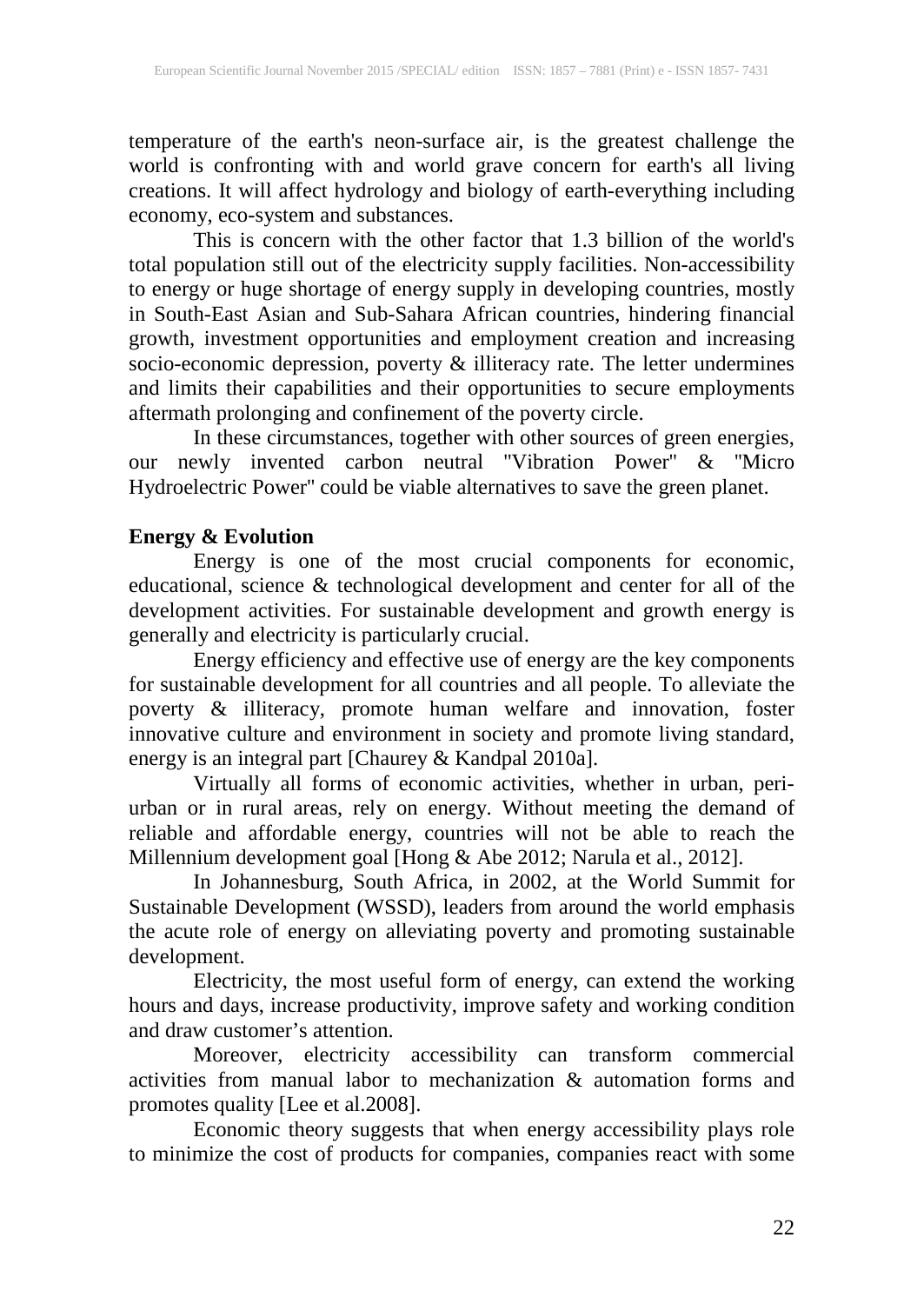combination of: multiply productivity & employment, minimize the cost of products & services and investment in other financial activities. Lower input cost might also stimulate the extension of existing firms together with the emergence of new one.

On the contrary, industrial growth is hindered, cost of products & services is intensified and economic growth and employment creation are limited if energy service is not highly reliable & of sufficient quality.

But it is a matter of fact that the availability of energy for industries & commerce is not enough alone. If energy service is not highly reliable, affordable, green & of sufficient quality, the cost of industry of energy outages & the need for investment in backup systems could be substantial and limit economic growth and higher ecological damages.

## **Growing Demand of Energy Worldwide**

Due to acute role of energy in every development activities, the world today is consuming massive conventional energy and the demand is growing in short order. According to BP's Energy Outlook 2035, global energy demand continues to grow further beyond 2030 to 2035. The consumption is expected to soar up by 41% in between 2012 and 2035. According to International Energy Outlook (IEO) Reference case, world energy consumption will enhance to 630 quadrillion Btu in 2020 and 820 quadrillion Btu in 2040 from 560 quadrillion Btu in 2014 (524 in 2010).

The World Energy Outlook (WEO) 2013 projected that by 2050 the world would have to generate enough electricity for an additional 3.3 billion people as 2 billion will be multiplied between 2013 & 2050. The Exxon Mobil's outlook for Energy 2013 projected that between 2013 & 2040, global chemical energy demand will rise by 55% is an account for 35% of growth in industrial sector. The International Energy Outlook 2013 projected that fossil fuel, including oil, natural gas and coal, will supply 80% of the global energy through 2040.



Figure 1: shows the world total energy consumption, 1990-2040 [source: IEO]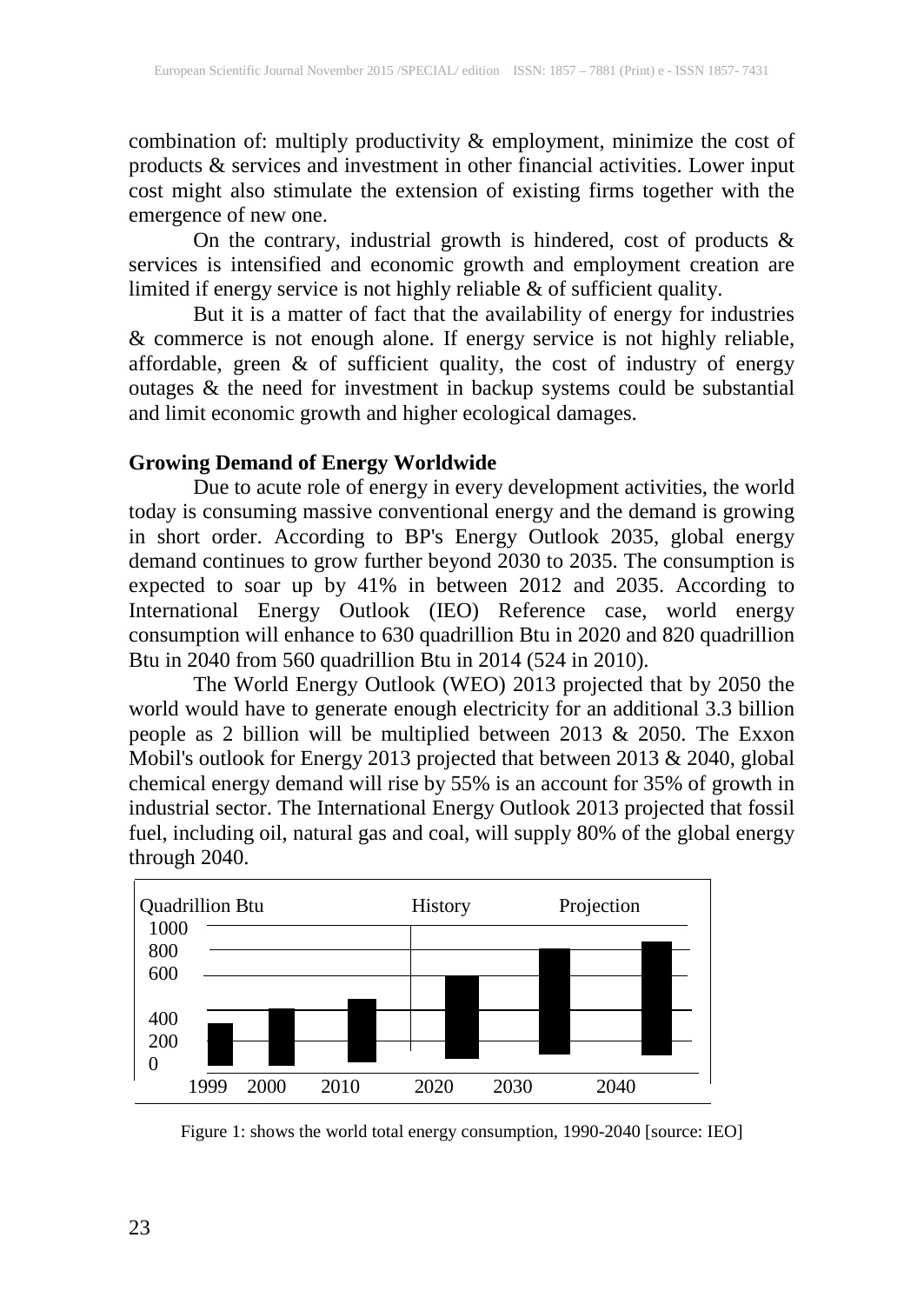## **Massive Consumption of Energy & Environmental Impacts**

The aftermaths of massive consumption of conventional energy would be excessive global warming & global climate changes. Global energy-related CO2 emission will become worse than expected. According to International Energy outlook 2013 reference case, global CO2 emission from fuel combustion continue to grow unabated, from 31.2bmt in 2010 to 45.5bmt in 2040, living the world on the track for a long-term average global temperature increase of 3.6°C or more. Scientists of National Oceanic & Atmospheric Administration said that during the 21st century the earth could warm by an additional 7.2°F if we fail to reduce greenhouse gases emission from burning fossil fuel. Fatih Birol, the chief economist of the International Energy Agency, said that despite the global agreement to stay below 2°C, the world is on the track that, without action, leads to an increase of 4°C or more by 2050.

The impacts of such an unusual global warming & global climate changes would be extremely devastative for the earth's all living beings. It will affects hydrology and biology of earth, everything including economy, ecosystem and the substances. This phenomenon (incremental temperature rising) will be causes of unusual acceleration of ecological catastrophes, such as acid precipitation, stratospheric ozone depletion, rising sea level, increasing occurrences of several weather events, more frequent of wildfire & drought, food shortage, changing patterns of diseases, severe water shortage, the loss of tropical forests and many species.

#### **Energy Non-accessibility & Socio-economic Depression**

This is another factor to be concern that 1.3 million people around the world, most of them are impoverished and live in developing African and Asian countries, still out of the electricity supply facilities. Moreover, a surprising quantity of 2.5 billion people that is around 43% of the total world population still relies on biomass. The number is reported to be multiplied to 2.6 billion by 2016 and to 2.7 billion by 2030.

The non-accessibility or insufficient supply of reliable, affordable and modern forms of energy is being causes of high rate of unemployment, crimes and socio-economic depression as well as unexpected acceleration of deforestation, household air pollution & global climate changes through greenhouse gases emission and atmospheric bromine in the form of methyl bromine lead to the chemical destruction of ozone in the stratosphere.

# **Alternative Renewable Sources of Energy for Safety, Prosperity and Diversity**

Energy is the paramount significant component for economic, education, science & technological development but massive consumption of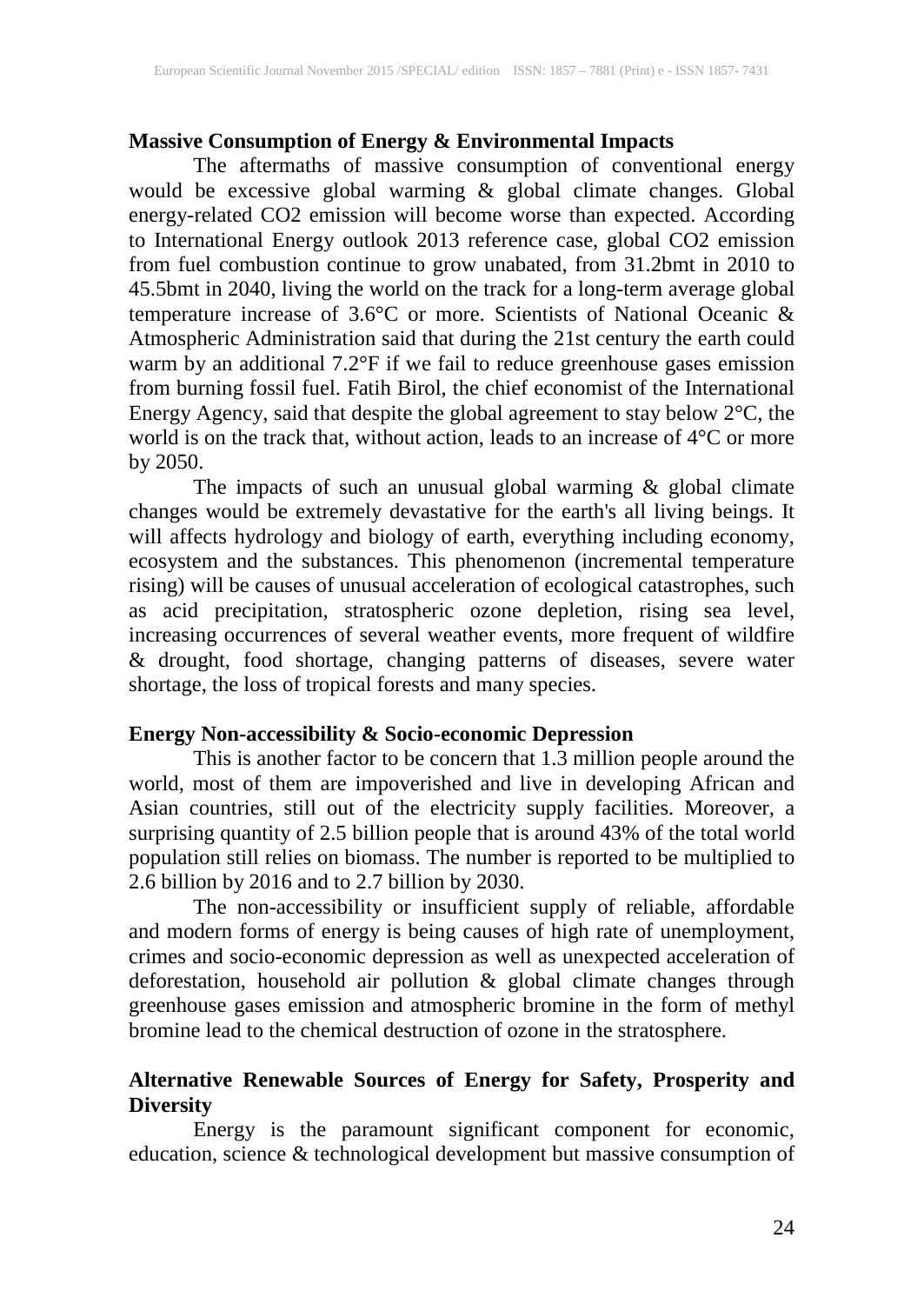traditional energy has been cause of earth atmospheric greenhouse emission, global warming and global climate changes. On the contrary, nonaccessibility or insufficient supply to modern energy has been cause of mass poverty, unemployment and illiteracy in developing Asian and African countries. In these complex conditions, green renewable sources of energy could be an integral part of solution.

A study conducted by Bangladesh Climate Change Observer reported that Alternative Renewable Sources of Energy can play an intensive role to accomplish two interrelated challenges the world is currently confronted with-rapidly growing global temperature and growing demand of energy [CCOB-2010].

It has been reported that in many developing countries, renewable sources of energy (RES) projects can directly contribute to economic growth and poverty alleviation by providing energy needs to create businesses & employments.

In today's world, People are moving from rural areas to urban areas either in search for better employments, better income, better living standard or for better education. In 2014, approximately 3 billion people that are nearly about half of the global population lived in urban areas. This figure is expected to be expanded to about 75% of the world total population by the year 2025, with the most rapid changes happening in the developing world. The trend is on one hand increasing the slums in the cities, polluting the city environment, accelerating the poverty and crime rate and on the other hand hindering the rural development. Easy accessible, reliable, affordable and green sources of off grid energy in rural areas, where transmission & distribution of grid energy generated by fossil fuels is difficult, only can change the circumstance through enhancing productivity and income generation activities, better communication facilities, better education and better infrastructure [Energy for Development p, 3].

Education is widely recognized as one the most essential components for poverty reduction, according to current discourses of development studies.

But hardcore poor households send their children to work to earn money to support their poor families. Sometime children are dropped out of school to work due to school expenditure and households insolvency; most of the cases they work for three meals for a day. Such low level attainment of education causes a lack of employment opportunities for poor households.

In developing countries, women and children are mainly responsible for drudgery such as collecting fuel wood and fetching water and they spend more than an hour per day on average for this. Energy accessibility reduces this drudgery for women to involve in financially important sectors and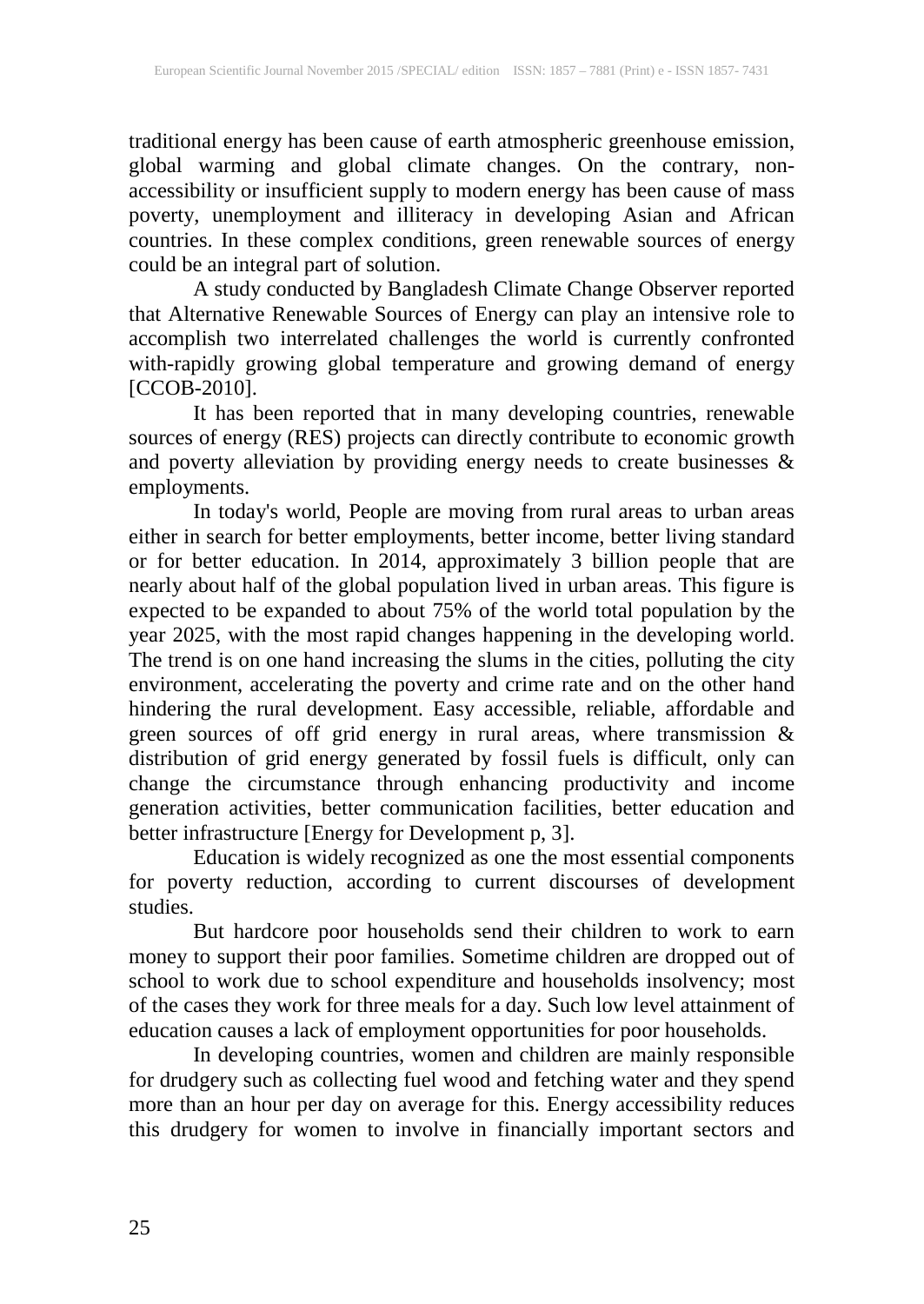allow children to expand their opportunities for school attendance and other educational activities.

Easy accessible renewable sources of energy can increase the income generation activities and employment and bring disposable income of poor households to bring socio-economic sustainability. Due to these factors the number of school going children is increased and school dropout rate is reduced [IEA 2007, UNDP 2004].

# **Vibration Power (Proposed) Generation of Electricity**

When rotor of an electric motor, a tight coil of copper wire wrapped around an iron core, rotates at high speed between the poles inside a powerful, permanent magnet, mechanical energy turn into electric energy. When electricity is fed into the copper coil, it becomes a temporary, electrically powered magnet, in other words, an electromagnet, and generates a magnetic field all around it. This temporary magnetic field pushes against the magnetic field that the permanent magnet creates and forces the coil to rotate. The magnet field is called exciter and the pole is called stator.



There are numbers of procedures existences to spin the motor to generate electricity, such as wind power, water stream, ocean tide, hot wave etc.

Over the vibration (power) technology, vibration of roads, created by velocity and pressure of vehicles run through the roads would be used to spin the motor of a specially designed generator to generate electricity.

#### **Size & Shape of the Generator**

The generator will be consists of a 3.5"\*3.5"\*0.5" diameter magnetic field, 2.7'' diameter rotor and 2.5'' diameter motor and will be fixed in a round shaped steel enclosure. Unlike the traditional square shaped round generator it would be round shaped generator to get the maximum output.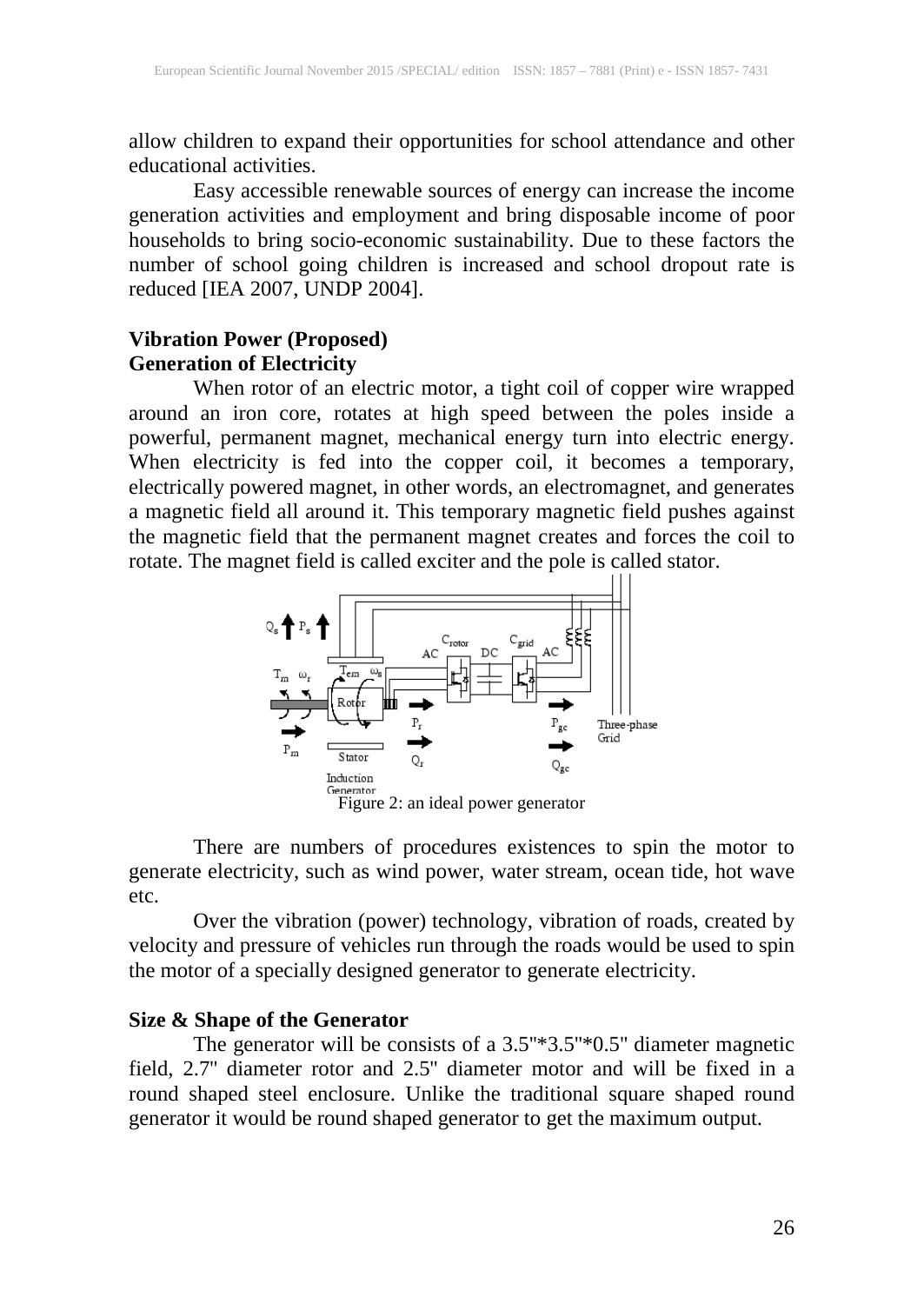#### **Materials**

Magnet: Neodymium n-5o Wire: copper wire (R=1.7 x  $10^{-8} \Omega$  m) Others: Screws bring boll, steel enclosure etc.



Figure 3: shows the equipment of generator

# **Design of Generator**

**To generate** 5kw/c electricity other functions will be following, according to the faraday's law:

Number of poles: *n= 2\*60\*f/(rpm) =2\*60\*10/300=4 [where, f=frequency, rpm=rotation/ minute]* Tones of wire of motor N=11tons/pole *P=5kw N=4 D=2mm N(dt)=11 kv I=2.5/11 Amp I=V/R R=Pl/A*  $P = I^2 R = P = VI$ *V=11kv N1/N2=I1/I2 I=P/V=1.25/11 Amp Ф=1.25kw/N (where Ф=I) N=1.25/1.25/11=11tons]*, *[Where, D=diameter, l=length, R=resistance, p= resistivity, N=number of pole, Ф=magnetic flux, t=frequency, P=power, V=voltage]* **To get** the efficiency, Required frequency=10Hz Speed=5mm/c

#### **Installation**

The generator, inside a 3.7 square inch iron frame, will be installed inside a 3.7 square inch hole under a 4'' high speed breaker of busy road. A thin iron rod with highly flexible spring on top of it, like an antenna, would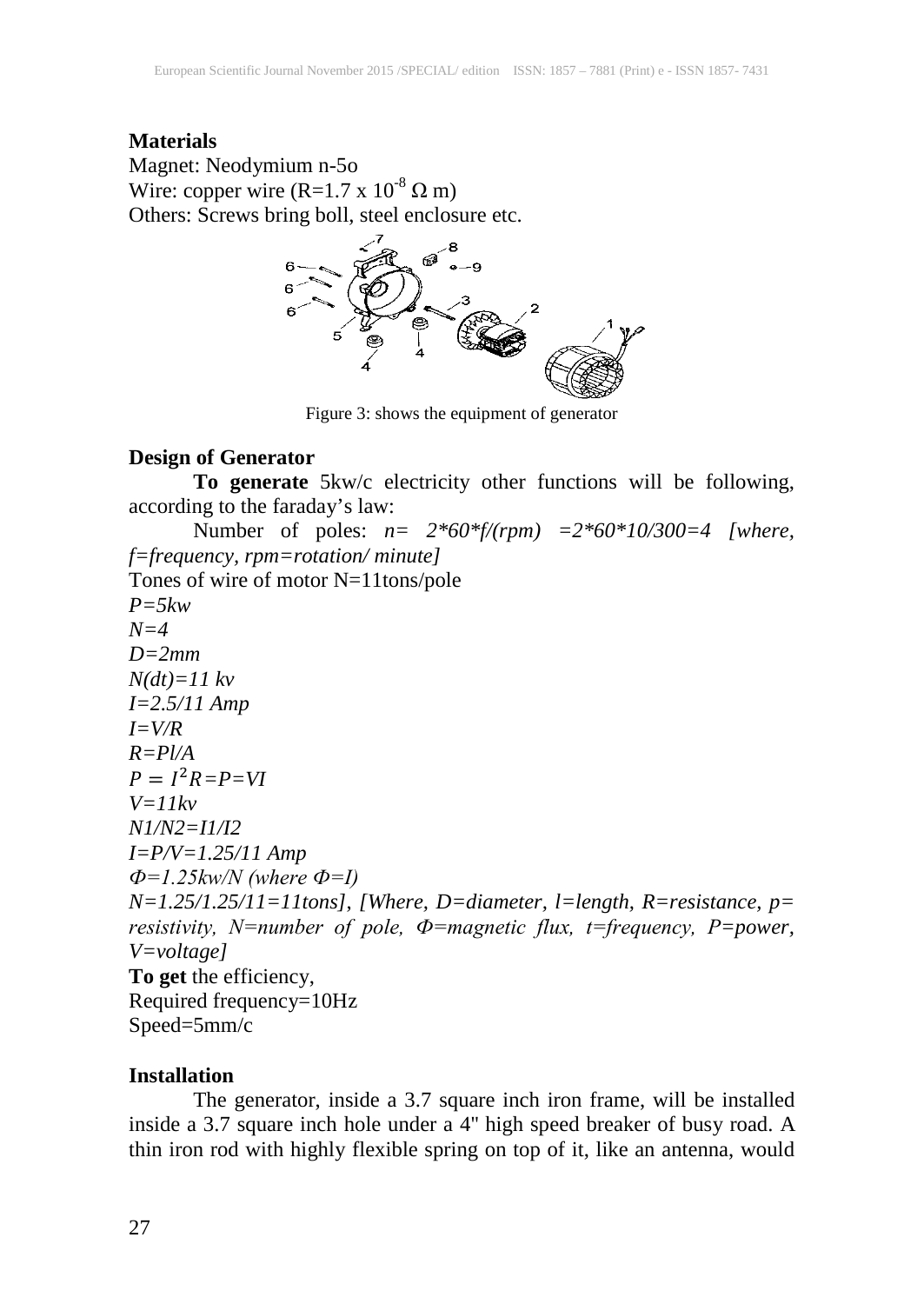be attached with the motor. When vehicles passed through the speed breaker, vibration is created. By the vibration spring is fluctuate and motor spin to generated electricity. Speed breaker is a perfect place to get the maximum vibration through the velocity and pressure of vehicles.



Figure 4: shows the functions and installation of vibration power generator

## **Amount of electricity**

In pick hours, between the time 8am and 8pm, when roads are with heavy vehicles, full capacity will be got but the rest of the hours the efficiency will be almost half.

So, the amount of electricity would be

*5kw\*60\*60=18 MW/h (pick hours)*

*5kw\*60\*60\*50%=9MW/h (non-pick hours)*

*Daily generation=324 MW electricity*

5 generators can be installed in 3 meters wide busy road and then daily generation of electricity would be 1620MW*.* 

Generated electricity will be transmitted through transmitter and can be distributed to remote rural areas using national grid.

# **Micro-hydroelectric power**

This is the other factor that for householder purposes, for example to light the lame, to run the electric fan and to operate other households' substances, we use electricity. We can generate the electricity that we use every day by micro hydroelectric power at home.

Over the Micro-hydroelectric power technology waste water of basins passed through the basin's tunnel is used to turn the turbine to generate electricity.

# **Micro hydro-electric power turbine**

Micro hydro-electric power turbine consists of two parts.

These are: 1) generator and 2) turbine.

The generator module will be  $75"*75"*20"$  by the size to generate up to 35 watt/c of sustainable output. Turbine will be 1''\*1'' spoons shaped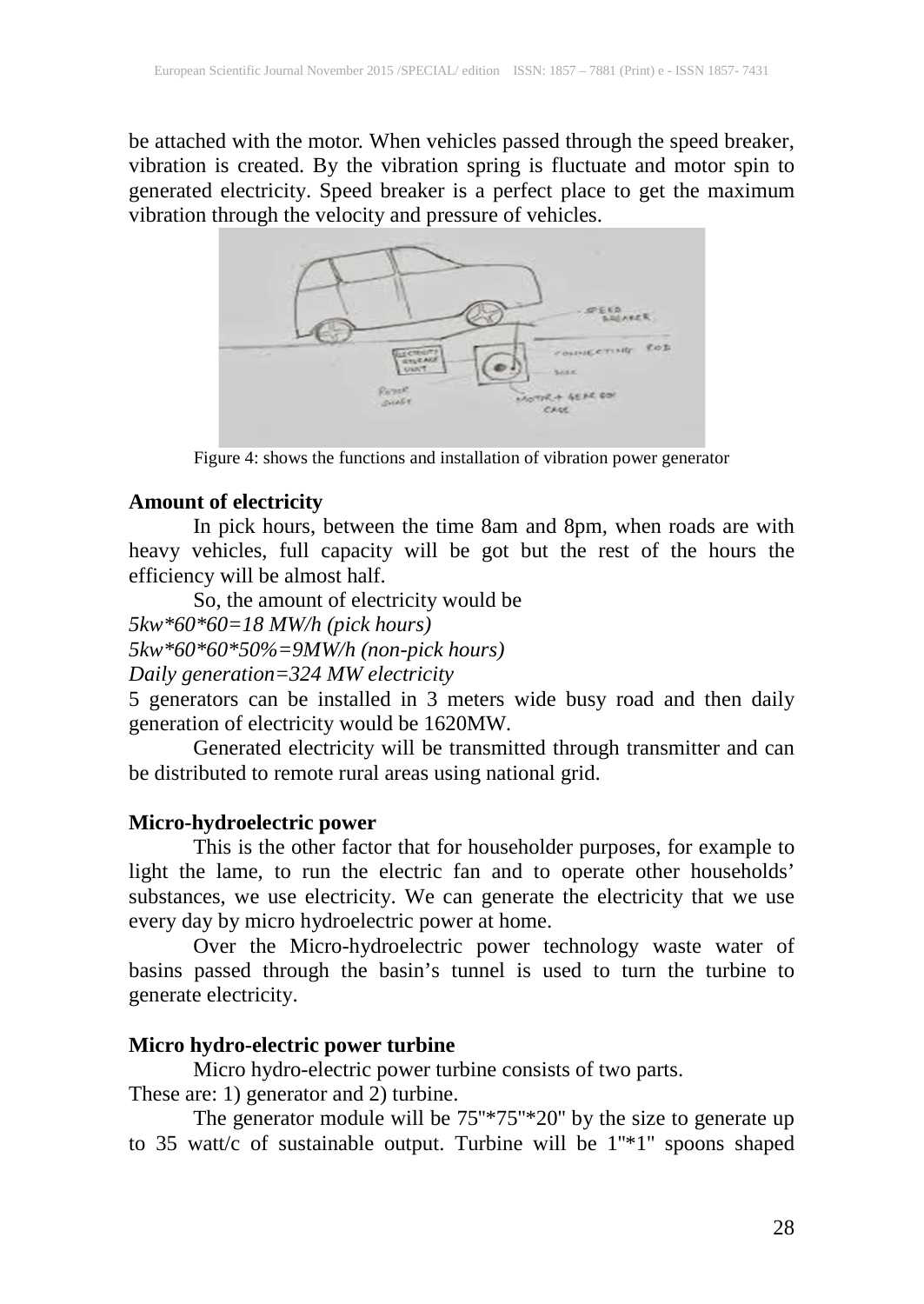blades made up of sustainable light plastic. The number of blades of the turbine will be ten to get the maximum output.



Figure 5: shows the image for a micro hydroelectric power turbine

#### **Installation**

The generator will be attested out surface of a tunnel of a basin and the turbine will be set up inside the tunnel of a basins. When waste water falls on the basins and passed through the tunnel where turbine is installed, the turbine will be turning and electricity will be generated.

The technology is highly effective in mosques, in restaurant and supermarket where water is used heavily almost around the day.

## **Amount of electricity**

- $5$ wat/ $c$
- 5wat\*60\*60=18kw/h

Worldwide implementation of these technologies will meet the rapidly growing energy demand and minimize the energy related greenhouse gases emission in the earth atmosphere.

# **Conclusion**

Carbon neutral or carbon negative Alternative Renewable Sources of Energy is the demand of time when energy is indespensible for economic, educational, science and technological development but massive consumption of conventional energy is being causes of global warming, global climate changes and environmental damage and at the same time nonaccessibility or insufficient supply of modern energy is being causes of massive economic downturn, poverty, illiteracy, unemployment, crimes and social depression in developing countries. Alternative renewable sources of energy only can save the world from the upcoming challenges the world going to confronting with the rising global temperature, rapidly growing energy demand and vicious cycle of poverty poverty. Together with other sources of green energy our newly invented ''Vibration Power'' and ''Micro